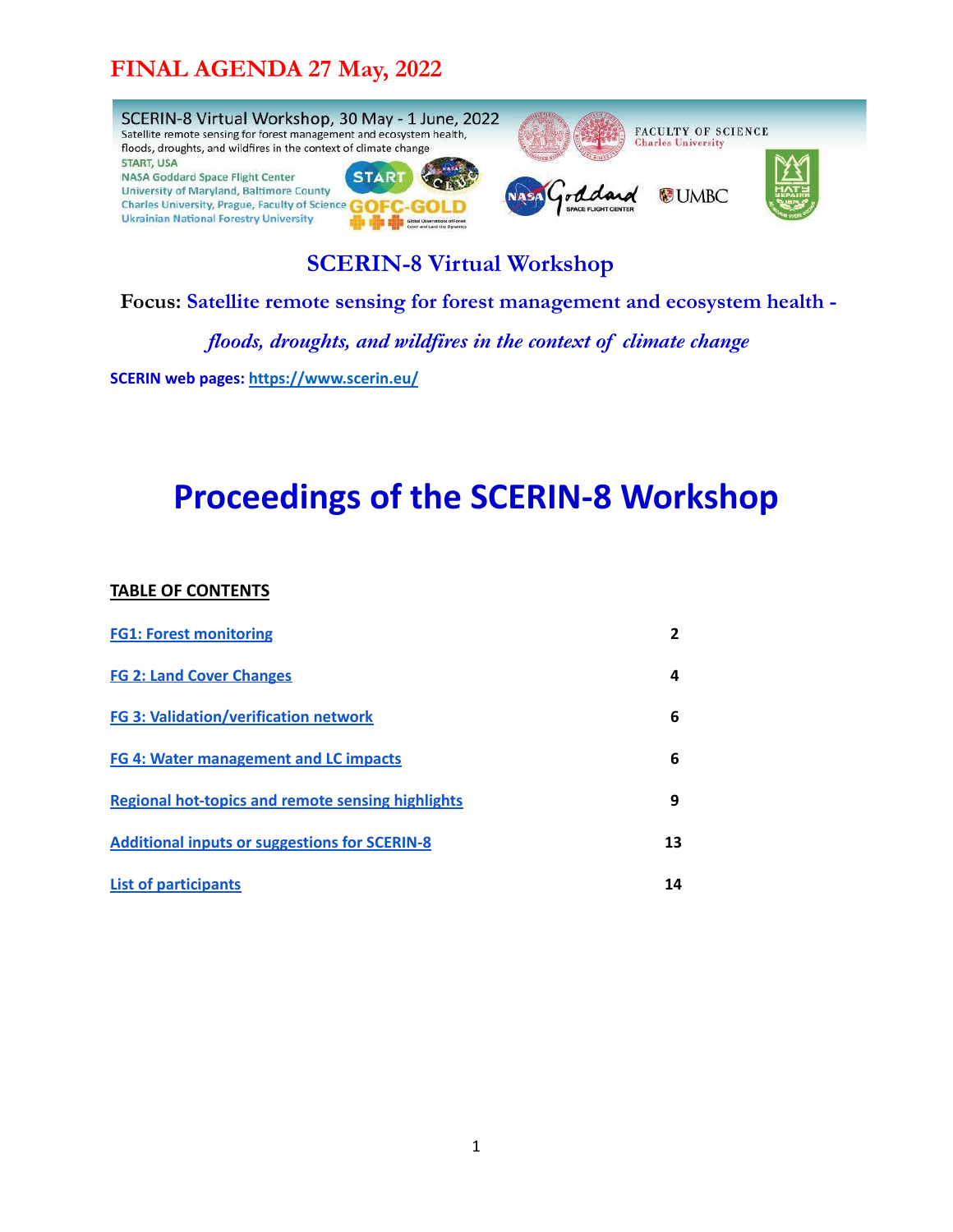

#### <span id="page-1-0"></span>**FG 1: Forest monitoring:**

Baban Gabriela

Transilvania University of Brașov

#### Romania

Can spaceborne and terrestrial LiDAR technology be used to map forest structure? The need for better and more detailed information on the three-dimensional structure of forest vegetation has been pointed out for decades (Hurtt et al., 2010). Forest structure impacts forest succession, the carbon cycle, primary productivity, and fauna and flora (Brokaw & Lent, 1999), and helps provide a better estimation of aboveground biomass (Torano Caicoya et al., 2015). Monitoring this type of data through traditional field studies is labor-intensive, costly, and prone to bias (Curtis & Marshall, 2005), especially for large areas. A promising alternative is spaceborne LiDAR, such as the Global Ecosystem Dynamics Investigation (GEDI) and the Advanced Topographic Laser Altimeter System (ATLAS) mounted on the Ice Cloud and land Elevation Satellite (ICESat-2). We extract parameters from the two on a patch of forest in Dealul Lempeș, Romania, and we validate the product with the point clouds obtained from a field inventory with a terrestrial laser scanner (TLS). The purpose of this study is to assess the performance of GEDI and ICESat-2 in taking forest structure measurements with the help of a TLS and use the obtained parameters to estimate forest structure indices.

#### Chaskovskyy Oleh

Ukrainian National Forestry University

Ukraine

Near real time monitoring of forest clear cuts in Ukrainian Carpathian

Normalized Difference Vegetation Index (NDVI) is a robust tool for identifying changes in forestchar acteristics. Within the DIABOLO project, a NDVI based approach was implemented to give information on disturbance indications in near real-time and to give 29 reliable information on significant forest disturbances in the form of annual maps. The approach was tested in UkrainianCarpathians where clear-cuts are a standard forest management activity and the entire automatic approach was implemented on Copernicus Research and User Support (RUS) platform. The results of near real-time implementation achieve higher producer accuracies (hotspots where disturbances may have occurred) and the results of annual mapping approach achieved higher user accuracies (areas of reliable significant disturbances which could be directly targeted using management intervention). The methodology can produce even higher quality results with improved forest masks and improved cloud and cloud shadow masks than were available during this study.

Gašparović Mateo University of Zagreb - Faculty of Geodesy Croatia FOREST MONITORING BY REMOTE SENSING METHODS AND COPERNICUS DATA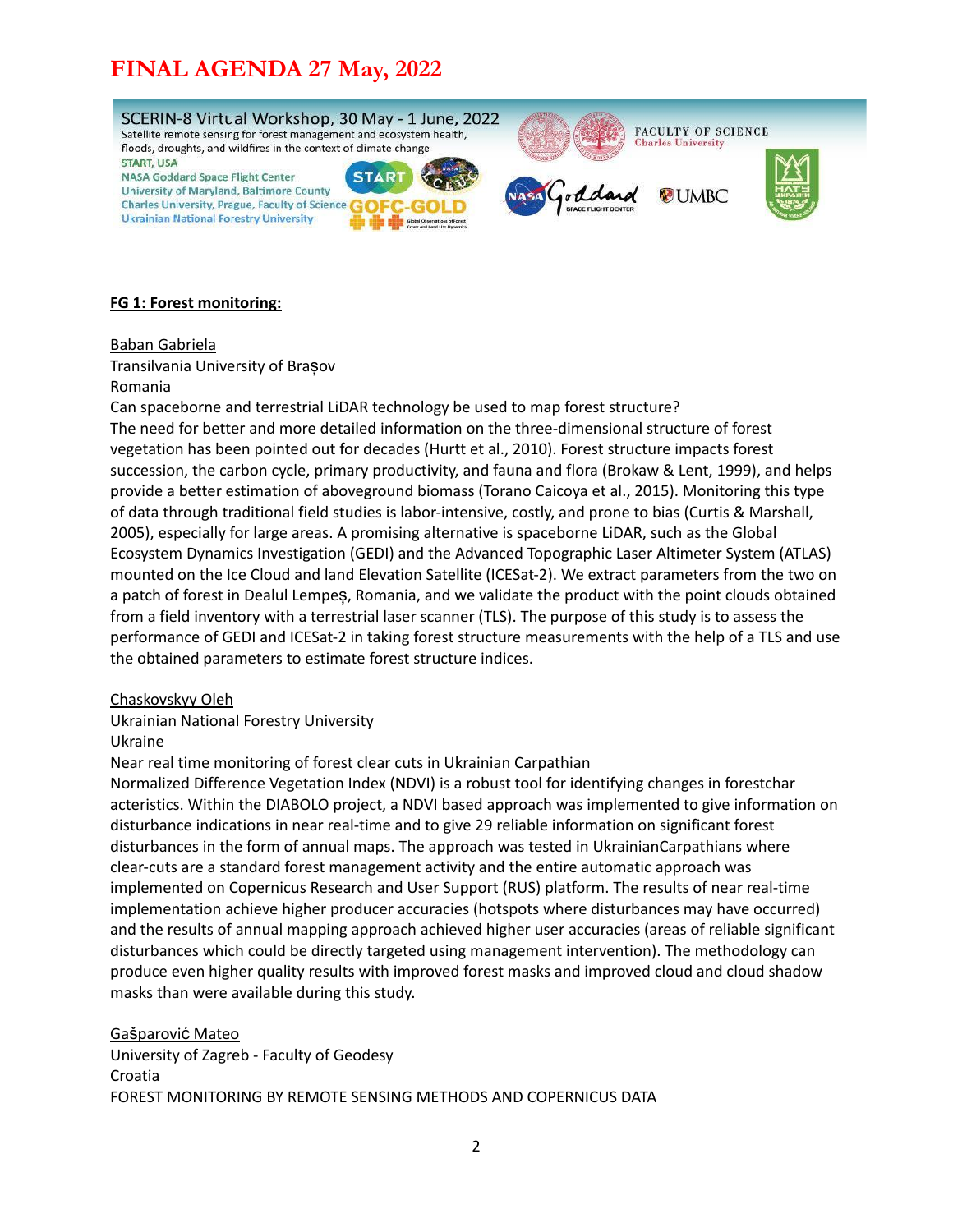

The forests are the most widely spread land cover and therefore play a significant role in ecology and create processes' dynamics. To implement timely and effective adaptation actions against climate change, one of the main prerequisites is identifying changes, especially in the case of deforestation and forest degradation. Monitoring the health status, especially the intensity and dynamics of tree damage in stands of disturbed health status, is necessary for forest management. As a source of information, satellite imagery and remote sensing effectively analyse forests. Activities on our two recent scientific projects, "Automatic monitoring of narrow-leaved ash (Fraxinus angustifolia Vahl) forests by remote sensing methods and Copernicus data (RS4EST)" (https://rs4est.geof.hr/en/) and "Earth Observations and Artificial Intelligence for the Natura2000 floodplain forests mapping" founded by the European space agency will be presented.

#### Havryliuk Serhii

Ukrainian National Forestry University

Ukraine

Near real time monitoring of forest clear cuts in Ukrainian Carpathian

Normalized Difference Vegetation Index (NDVI) is a robust tool for identifying changes in forest characteristics. Within the DIABOLO project, a NDVI based approach was implemented to give information on disturbance indications in near real-time and to give 29 reliable information on significant forest disturbances in the form of annual maps. The approach was tested in Ukrainian Carpathians where clear-cuts are a standard forest management activity and the entire automatic approach was implemented on Copernicus Research and User Support (RUS) platform. The results of near real-time implementation achieve higher producer accuracies (hotspots where disturbances may have occurred) and the results of annual mapping approach achieved higher user accuracies (areas of reliable significant disturbances which could be directly targeted using management intervention). The methodology can produce even higher quality results with improved forest masks and improved cloud and cloud shadow masks than were available during this study.

#### Hoscilo Agata

Institute of Geodesy and Cartography

Poland

Mapping and monitoring of forest status in Poland using the satellite remote sensing.

The aim of the presentation is to inform about ongoing activities related to satellite-based mapping and monitoring of forest status and forest health condition in Poland. The study is focused on the use of the archive and current satellite datasets for the forest related applications.

#### Nita Mihai Daniel

Transilvania University of Brasov Romania

Can spaceborne and terrestrial LiDAR technology be used to map the forest structure? Can spaceborne and terrestrial LiDAR technology be used to map the forest structure? And if so, how can

we use the acquired information to help our understanding of biodiversity and ecosystem services or the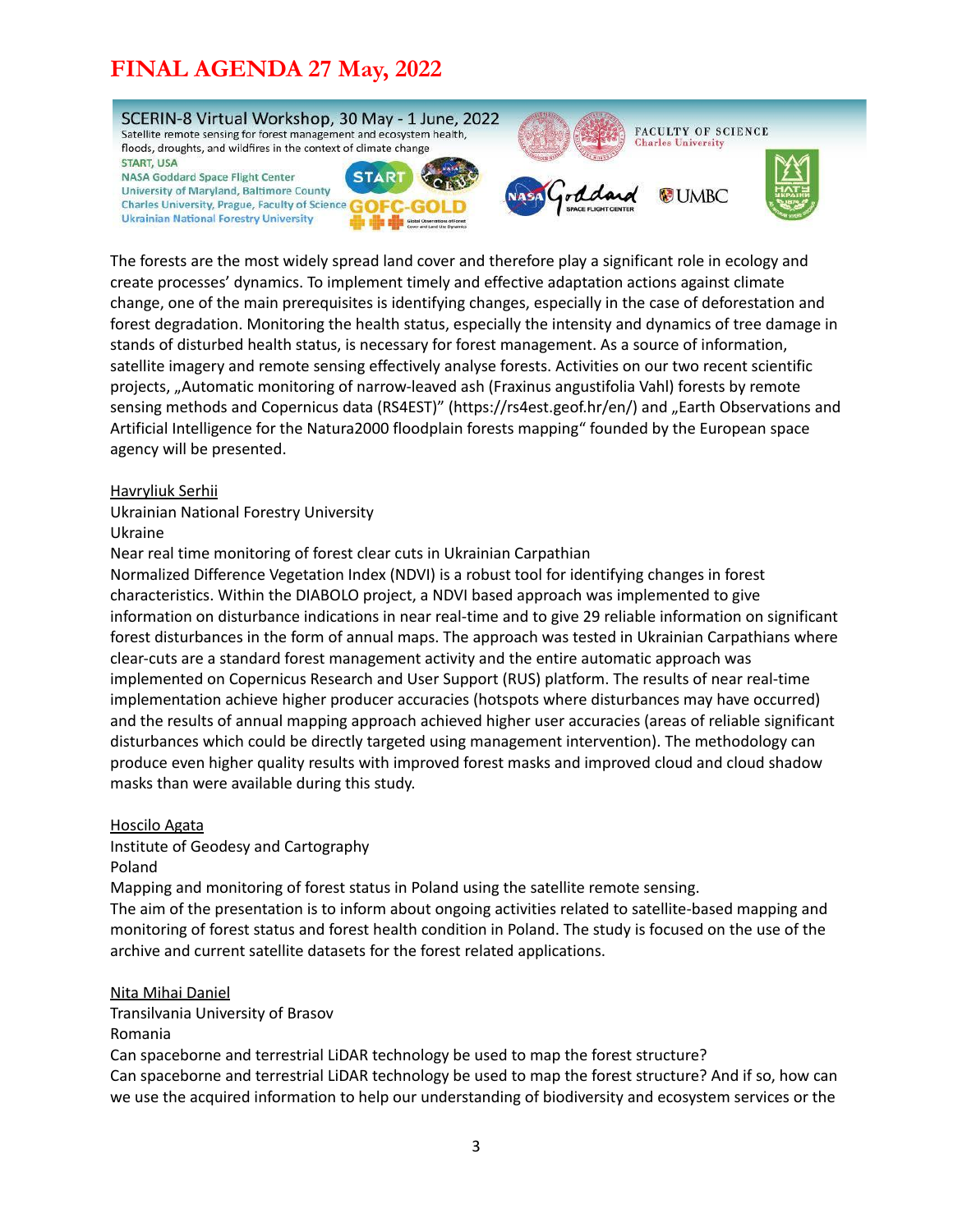

role of forests as carbon sinks? The need for better and more detailed information on the three-dimensional structure of forest vegetation has been pointed out since 2011 and underlined in programs such as Reducing Emissions from Deforestation and Forest Degradation. Forest structure is a good proxy for characterizing the habitat since any change in the horizontal or vertical configuration, visible or not, can impact the aboveme ntioned aspects.

Vertical structure reflects the hierarchy of trees and their compatibility with the site conditions and growing space, which affects their growth and development. It can further be defined as vegetation complexity, as opposed to horizontal configuration, that shows vegetation heterogeneity. The main aim of this research is to assess the performance of spaceborne LiDAR missions in forest applications. To achieve this goal, we evaluated the use of GEDI and ICESat-2 datasets to determine biodiversity indices with the aid of forest vertical and horizontal structure. The resulting products were validated based on MLS (Mobile Laser Scanner) observations.

#### Švik Marian

Global Change Research Institute CAS

Czech Republic

Retrieving floodplain forest parameters through time series analysis of satellite observations using machine learning methods

The aim of this study is the spatial mapping of selected quantitative parameters of highly heterogeneous floodplain forest stands (4 tree species) using advanced machine learning methods implemented in ARTMO toolbox. A large database of ground-based surveys (7 campaigns covering different phenological phases of vegetation on 18 plots) was used to develop different machine learning models over a time series of satellite observations from 1) Landsat 8, 2) Sentinel-2 and 3) an HLS product combining both systems.

This allowed us to determine the accuracy of the quantitative vegetation parameter retrieval and the robustness of the trained models (i.e. their application to different tree species and their phenological phases). Assessing the potential of Landsat 8, Sentinel-2, and HLS time series to retrieve these products with respect to their spatial and temporal resolution is also considered an integral part of the study. By doing so, we will be able to recommend an appropriate dataset of time series observations for each of the selected quantitative vegetation parameters and study the benefits of improved spatial (Sentinel-2) vs. temporal (HLS) and spectral (Sentinel-2) resolution for monitoring of highly heterogeneous forest ecosystems.

#### <span id="page-3-0"></span>**FG 2: Land Cover Changes**

Kussainova Maira

Kazakh National Agrarian Research University Kazakhstan Study of greenhouse gas emissions using various treatments and automated measuring chambers on Kazakhstan croplands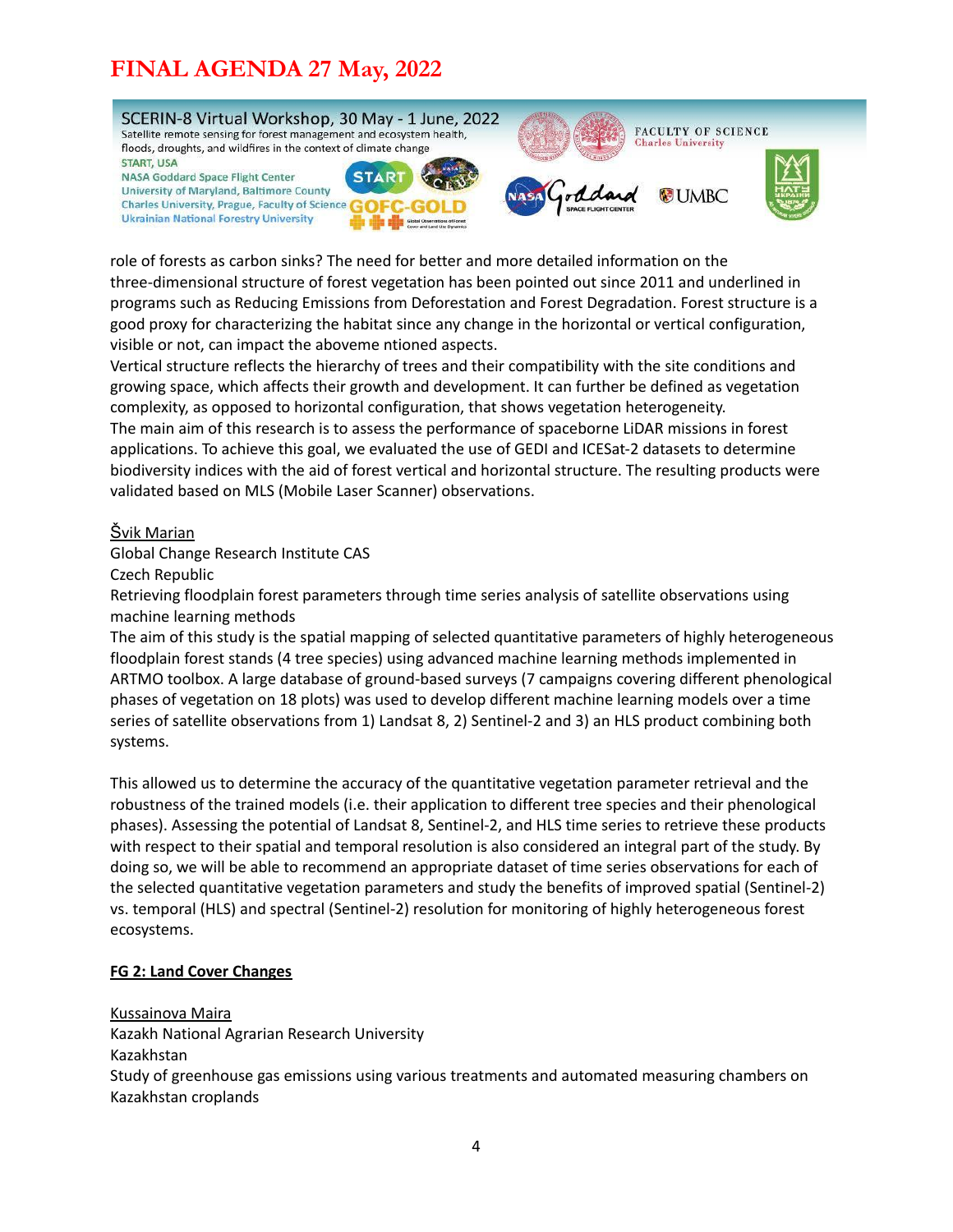

Wheat, barley and corn is an important and main cover crops cultivated in Kazakhstan; hence, carbon dioxide (CO2), methane (CH4), and particularly fertilizer-derived nitrous oxide (N2O) emissions during cultivation must be quantified to assess putative greenhouse gas (GHG) savings, thus creating an urgent and increasing need for such data. At the COP-26 meeting, Kazakhstan confirmed the achievement of carbon neutrality by 2060. In this connection, our research has several aims to: (i) produce an accurate GHG budget of fertilizer application; (ii) characterize short- to medium-term variation in GHG fluxes; (iii) establish the processes driving N2O emission in croplands. Three treatments were applied: ammonium nitrate fertilizer (NH4NO3, 69 kg-N ha−1), organic manure and control. We deployed Licor-8100 for the very first time in cropland for Kazakhstan, a novel automated chamber system to measure CO2, CH4 and N2O fluxes at unprecedented high temporal and spatial resolution from Campbell Scientific weather stations. This suggests that the supply of carbon (C) from soil may have been the key driver of the observed diurnal pattern in N2O emission and thus should be considered in future process-based models of GHG emissions. This study began in 2021 in April and will be conducted until the end of December 2023. The research work is carried out with the support of the grant of the State Financial Service of the Ministry of Education and Science of the Republic of Kazakhstan IRN AP09057853-KC-21 titled: "Evaluating the effectiveness of various land cover/use systems to mitigate climate change by reducing greenhouse gas emissions and increasing albedo".

#### Pashova Lyubka

National Institute of Geophysics, Geodesy and Geography - Bulgarian Academy of Sciences Bulgaria

The SatWebMare project and its outputs related to change detection in the western Black Sea coastal zone

Ognyan Kounchev, Lyubka Pashova and SatWebMare project team

A short introduction about the SatWebMare project implemented by the IMI-BAS and Intellics Engineering Ltd, which was funded under the ESA PECS agreement with Bulgaria will be presented. The project's main idea is to build a prototype of an information system that provides integrated thematic and multidisciplinary services for different end-users of geospatial information about the coastal zone. Some peculiarities related to integrating the Copernicus S1/S2 and other Earth Observation (EO) data during the project time implementation (2018- 2022) will be discussed. Research highlights of the WP4 related to the monitoring of endangered areas from natural disasters, establishment of slow movements of the earth's surface, and determination of boundaries of destructive natural hazards for the coastal zone will be highlighted. General inferences concerning change detection in the western part of the Black Sea basin will be summarized. Special attention to the dynamics of LCLUC, built-up areas and artificial impervious surfaces will be paid.

#### Vatseva Rumiana

Geological Institute, Bulgarian Academy of Sciences

#### Bulgaria

Analysis of land use land cover changes and urban expansion in the Black Sea coastal zone in Bulgaria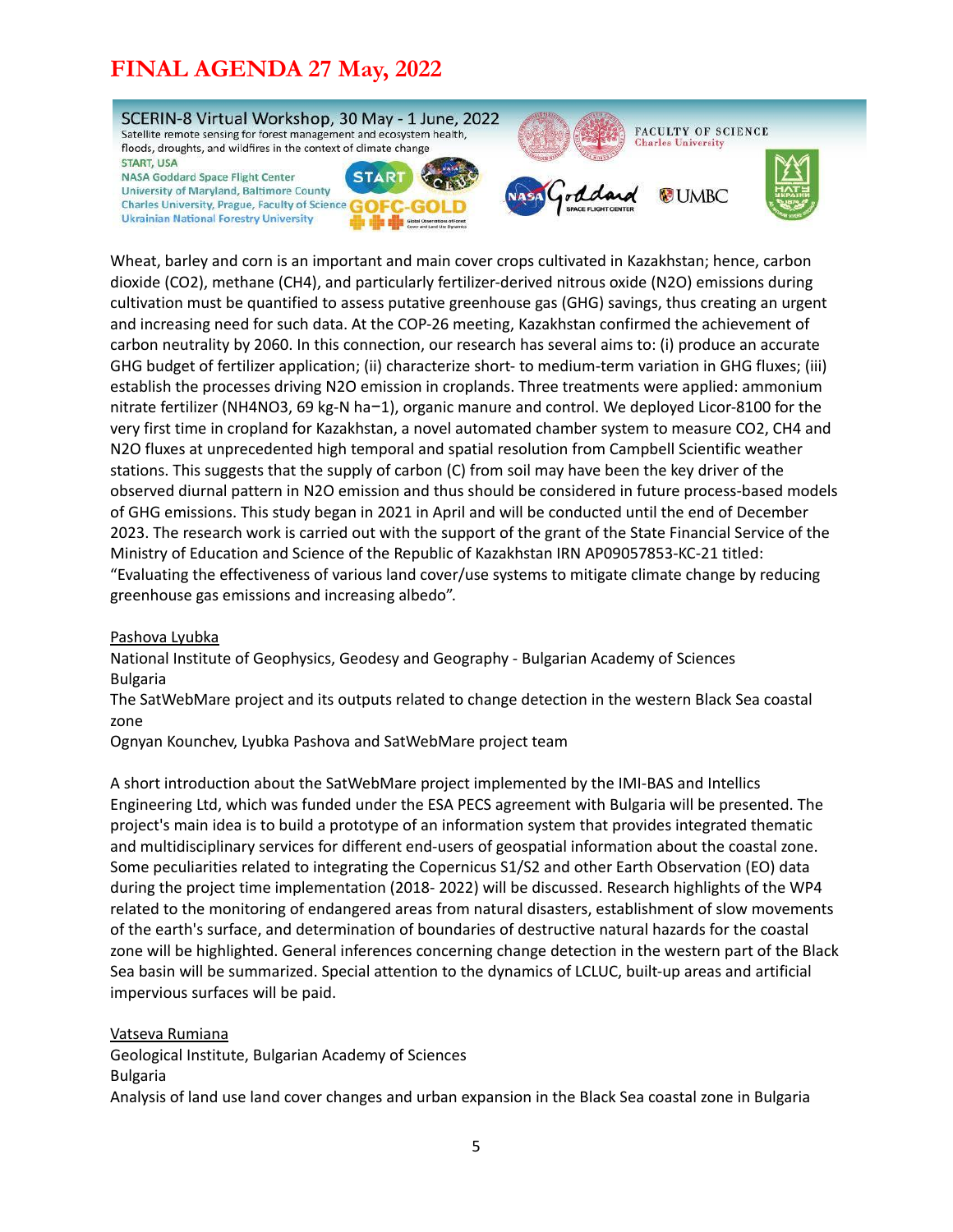

Remote sensing and GIS prove to be the basic components of recent urban monitoring and mapping. This study aims to examine the dynamics of urban areas of the Bulgarian Black Sea coastal zone for the period 1977-2011 based on an integration of GIS and remote sensing. Geodatabase for urban areas was created using satellite and orthophoto imagery for five time series (for the years 1977, 1990, 2000, 2006, 2011) at both regional (1:50,000) and local (1:10,000) scales. It was used to evaluate and map the land use/land cover spatial structure and to reveal urban change patterns for the 35-year period. Results obtained from the analysis and mapping of built-up area dynamics indicates three main hot-spots: 1) Nesebar – Ravda – Sunny Beach – St. Vlas; 2) Sozopol; 3) Kavarna and Balchik. These endangered regions are emerged based on the extensive use of tourism resources and manifestation of certain negative impacts of tourism expansion.

#### <span id="page-5-0"></span>**FG 3: Validation/verification network**

#### Campbell Petya

UMBC and GSFC

USA and Bulgaria

Assessment of vegetation traits using multispectral and hyperspectral images

Field and satellite optical remote sensing offer effective tools for assessing vegetation changes because of the ability of the reflectance spectra to capture the dynamics in canopy biophysical parameters. This study used surface reflectance images from multiple sensors, collected at a subset of pseudo-invariant and vegetated sites. Canopy traits derived using VNIR and VSWIR reflectance are compared to field data and to simulations using empirical and biophysical models. The results demonstrate the importance of the SWIR data for estimating vegetation traits.

#### <span id="page-5-1"></span>**FG 4: Water management and LC impacts**

Brovkina Olga

Global Change Research Institute of the Czech Academy of Sciences

Czech Republic

Spatial and temporal distribution of Kaniv Reservoir hydromorphic landscapes formation The overview of Global Surface Water product (Pekel et al. 2016) is provided to describe and analyze the spatial and temporal distribution of Kaniv Reservoir hydromorphic landscapes formation over the last 37 years – from 1984 to 2020. Several layers of the Global Surface Water data were used: occurrence, seasonality, recurrence, transitions and maximum extent.

The Water Occurrence shows where surface water occurred between 1984 and 2020 and provides information about overall water dynamics. This product captures both the intra and inter-annual variability and changes. The Seasonality map provides information concerning the intra-annual behavior of water surfaces for a single year (2020) and shows permanent and seasonal water and the number of months water was present. The Recurrence layer refers specifically to the temporal behavior of water surfaces; unlike occurrence, recurrence is not systematically computed over the full span of the archive, because water may not have been present from the beginning to the end of the archive. The Transitions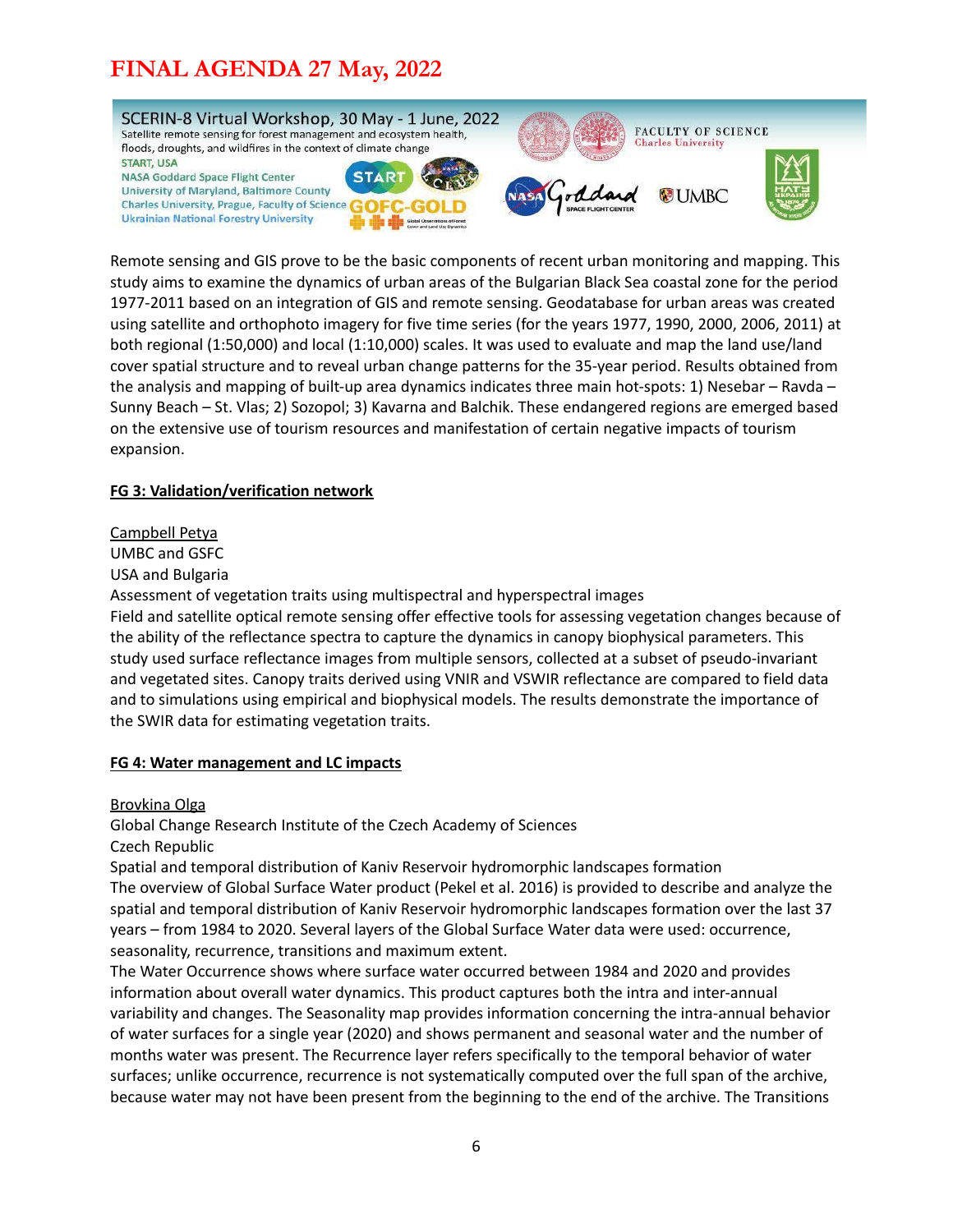

map provides information on the change in seasonality between the first and last years and captures changes between the three classes of not water, seasonal water and permanent water. The Maximum Water Extent provides information on all the locations ever detected as water over the 37-year period. It is the union of all of the other datasets.

The data are used to support land use land cover change analysis of Kaniv Reservoir coastal area on the second stage of the research.

The material has been prepared within the framework of joint UA-CZ research project "Spatial-temporal dynamics of hydromorphic landscapes in changing climate and impact on local ecosystems in the Kaniv reservoir area" (2021-2022).

References:

Pekel, J-F., Cottam, A., Gorelick, N., Belward, A.S. 2016. High-resolution mapping of global surface water and its long-term changes. Nature 540, 418-422, doi:10.1038/nature20584.

Starodubtsev, V.M., Ladyka, M.M., Dyachuk, P.P., Naumovska, O.I. 2021. Main features of reforming the coasts of Kaniv Reservoir. Scientific reports of NULES of Ukraine, 6 (94), ISSN 2223-1609.

#### Kussainova Maira

#### Kazakh National Agrarian Research University

#### Kazakhstan

The effects of excessive water use and agricultural intensification on Aral Sea shrinkage: socioeconomic-environmental systems (SES) dynamics within the Syr Darya River Basin One of the most dramatic changes in the Earth's surface over the past six decades has been the shrinking of the Aral Sea in Central Asia. This project focuses on the causes of reduced stream flows through analysis of land cover trends, agricultural development, water withdrawals, irrigation intensity trends, population density, economic development, and policy shifts. Concepts, principles and methods from socioeconomic-environmental systems (SES) will be applied for three districts along the Syr River, the largest tributary for water supply to the shrinking Aral Sea. The long-term goal is to build a comprehensive database and knowledge to understand physical and socioeconomic changes, as well as their forcing and consequences on the ecosystems and societies within the Syr Darya River basin (SDRB). Specific project objectives are as follows: (1) to construct a comprehensive database of climate, stream flows, agricultural lands, time series of land cover at 5-year intervals since 1973, economic measures, social indicators, and major policies for three districts along the Syr Darya River; (2) to explore the interdependent changes of food, energy, and water fluxes for the three districts with high-resolution data for mechanistic understanding of coupled changes between climate and land use; (3) to identify critical drivers (including policy shifts) on stream flows and evapotranspiration loss for the sustainable future of food, water, and energy; and (4) to construct an open-access webpage to share all the data and research findings with the public. The research team will integrate socioeconomic and biophysical changes by infusing databases from multiple sources, including satellite images, government statistics, past ground measurements of vegetation, soil, stream and climate, the literature, and their own field measurements. They will focus on three districts (Aralskiy, Syrdariya, and Zhanakorganskiy) that are located in the upper, middle, and lower sections of the river. Installations of three automatic weather stations and extensive surveys of the landscapes in Kyzylorda will fill some major data gaps.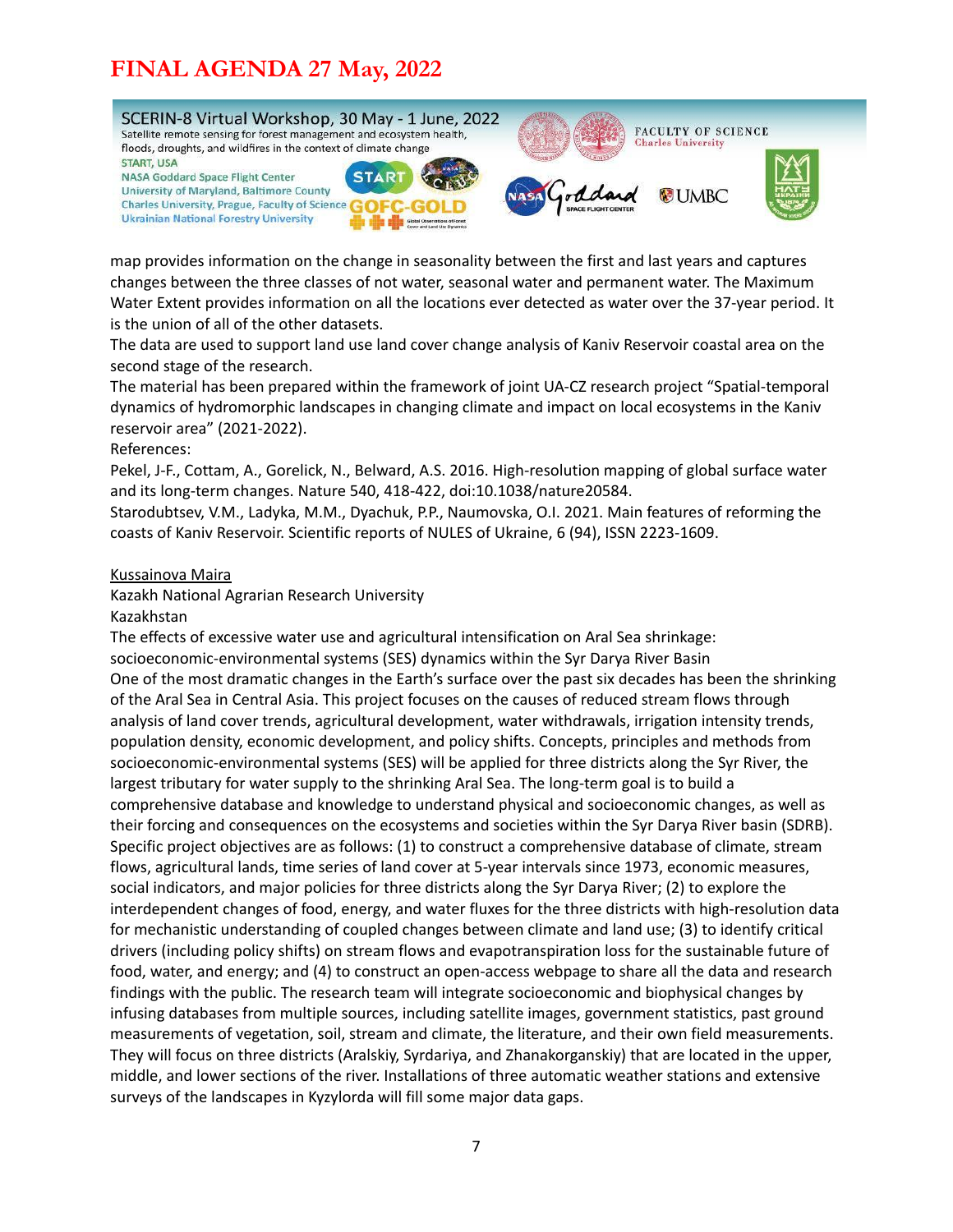

#### Ladyka Maryna

National University of Life and Environmental Sciences of Ukraine Ukraine

Spatial and temporal distribution of Kaniv Reservoir hydromorphic landscapes formation (presenter Olga Brovkina)

#### Ronczyk Levente

University of Pécs Magyarország Anthropogenic changes of the Lower Danube section in Hungary River bed transformation and its consequences on the water regime in the lower section of Danube in Hungary.

#### Starodubtsev Volodymyr

National University of Life and Environmental Sciences of Ukraine Ukraine Spatial and temporal distribution of Kaniv Reservoir hydromorphic landscapes formation (presenter Olga Brovkina) 1

#### Woznicki Sean

Annis Water Resources Institute, Grand Valley State University

#### United States

Water scarcity in the Serbian Danube: Agricultural land use change and irrigation.

Water availability in the Serbian Danube is declining. As growing season precipitation decreases and becomes more unpredictable, farmers have difficult decisions to make. They can invest in irrigation to sustain yields or transition to less water-intensive crops. Water exploitation will exacerbate climate-driven water scarcity and could result in a race to the bottom for irrigation access. In Serbia, this process could play out across 630,000 farms that employ 21% of the working population. Meanwhile, Serbia is negotiating accession into the EU single market, increasing agricultural exports and altering domestic agricultural policy. The interactions of market integration, climate change, and increasing water scarcity are uncertain, but they are drivers of agricultural land use decisions and understanding the feedback between them is critical. The goal of this research is to quantify how climate change, water scarcity, and markets drive farmer decision-making and resulting land use change. We are integrating remotely sensed crop land use and evapotranspiration with a hydrological model to quantify water use and availability. Crop maps, water availability, and commodity prices will inform conditional crop choice and irrigation adoption socioeconomic models to identify the drivers of agricultural land use change. This presentation will provide an overview of the project.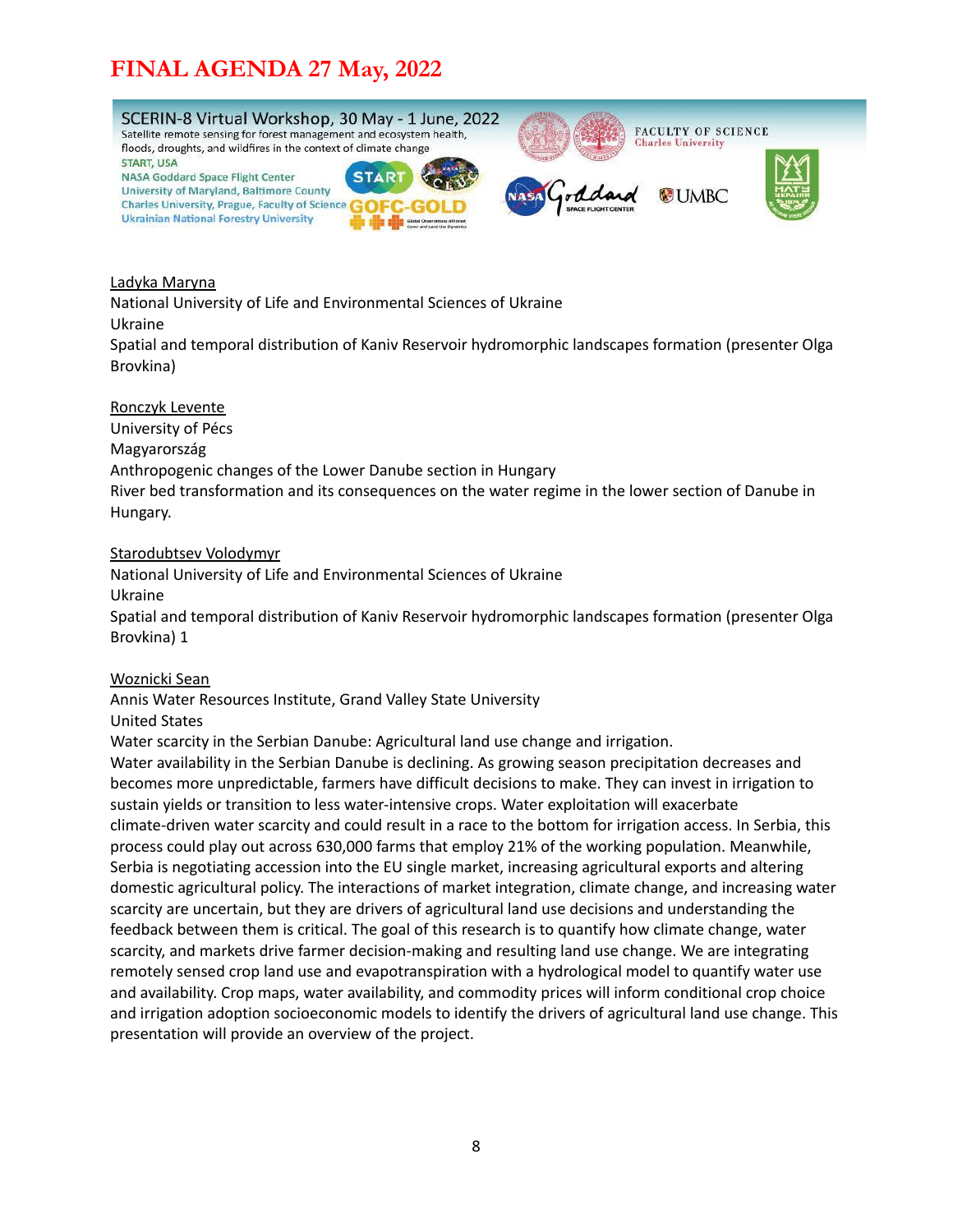

#### <span id="page-8-0"></span>**Regional hot-topics and remote sensing highlights**

#### Brovkina Olga

Global Change Research Institute of the Czech Academy of Sciences Czech Republic

Czech Republic remote sensing highlights contribution

Several topics from our outgoing research projects will be mentioned, such as: forest aboveground biomass estimation, species composition classification, urban vegetation, monitoring of municipal solid waste landfills.

Chaskovskyy Oleh

Ukrainian National Forestry University

Ukraine

Forest damages in Ukraine according to the war

One of the consequences of the war are the ecological disasters. It is including the forest damages, which are caused mostly forest fires and pollutions as a result of weapon using. The investigation of such disasters is necessary to taking into consideration for the common ecological losses. Because the ground investigations of such disasters are impossible in these conditions, one of the main ways to find a solution is the using of remote sensing data. For these investigations it is good to use the approaches and develops of change detection analyze, which based on the using different types of remote sensing data with different spatial resolution.

#### Filchev Lachezar

Space Research and Technology Institute, SRTI-BAS Bulgaria Application of UAVs and GIS in organic einkorn cultivation Chanev, M., Valcheva, D., Bonchev, B., Filchev, L.

Havryliuk Serhii

Ukrainian National Forestry University Ukraine

Forest damages in Ukraine according to the war

One of the consequences of the war are the ecological disasters. It is including the forest damages, which are caused mostly forest fires and pollutions as a result of weapon using. The investigation of such disasters is necessary to taking into consideration for the common ecological losses. Because the ground investigations of such disasters are impossible in these conditions, one of the main ways to find solution is the using of remote sensing data. For these investigations it is good to use the approaches and develops of change detection analyze, which based on the using different types of remote sensing data with different spatial resolution.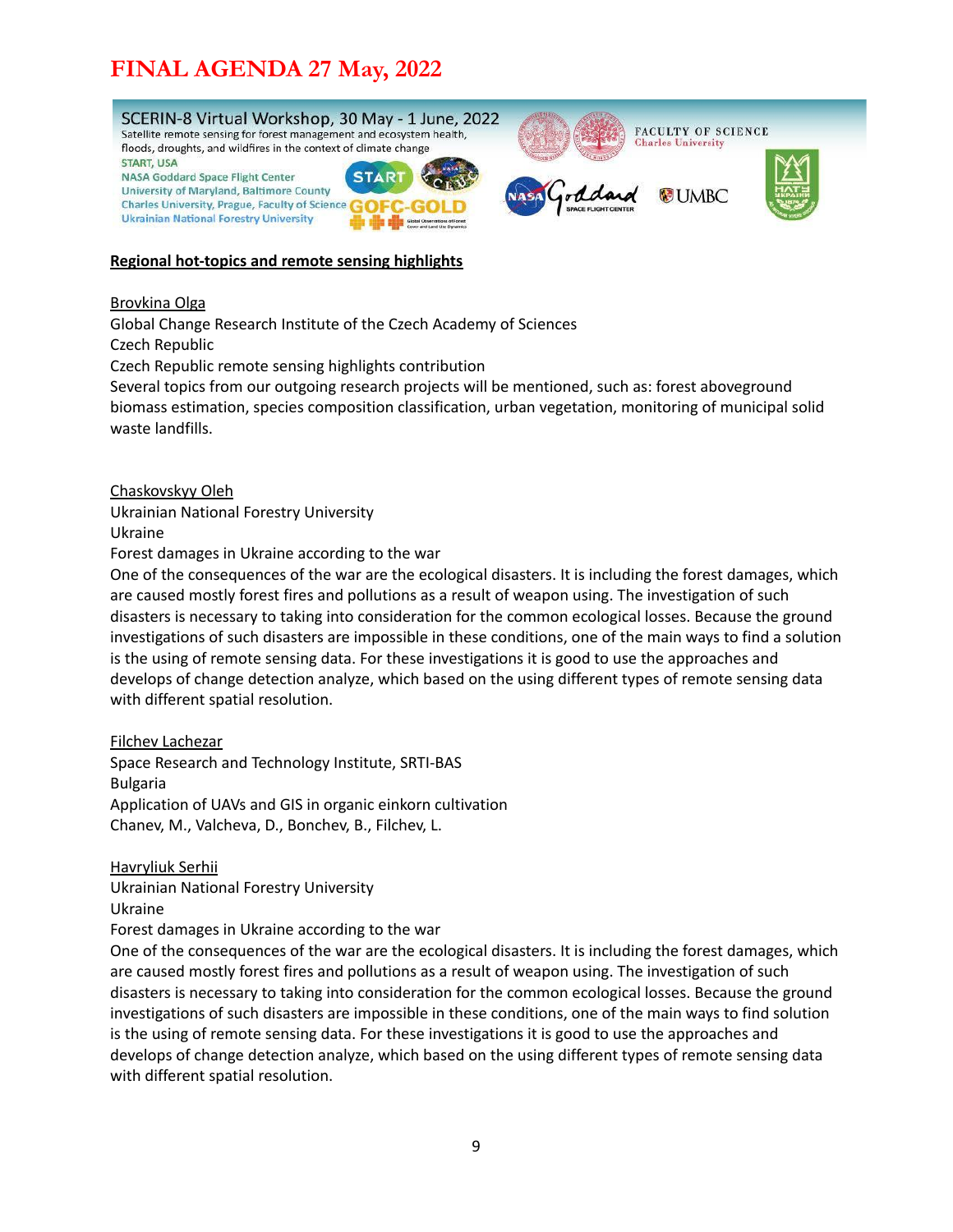

#### Kovacs Daniel Marton

University of Pécs

#### Hungary

Sentinel data fusion for official agriculture statistics in Hungary

Field level crop mapping is a rather conventional technology today, utilizing a wide range of satellite imagery fused and validated with ground-level datasets. However, there are certain land-cover categories and crop types that are difficult to distinguish from one another, even with the ever-developing tools of satellite remote sensing. The primary purpose of this study was to demonstrate the capability of fused Sentinel-1 and Sentinel-2 data and explore the possibility of aggregating the results into official statistics. During our project, we intended to detect and quantify grasslands, and two of the most frequently sown winter cereals: wheat, and barley. These are difficult domains of crop mapping, and coincidently, the area where regular and reliable data is rather difficult to acquire for various reasons in Hungary.

#### Merganicova Katarina

Slovak Academy of Sciences

#### Slovakia

Remote sensing groups in Slovakia focus on a broad range of topics including ecosystem monitoring, mapping and quantification of non-photosynthetic vegetation, mapping phenological phases of different plant ecosystems, mapping historical land use changes and ecosystem disturbances, and linking RS data with process-based models that simulate temporal vegetation dynamics. In our presentation we briefly present the ongoing works and results of the individual studies.

#### Ozdogan Mutlu

University of Wisconsin-Madison USA Crop yield assessments

Sackov Ivan National Forest Centre Slovakia Remote sensing highlights from Slovakia tbd

#### joint activities, projects, manuscripts and future venues

Brovkina Olga Global Change Research Institute of the Czech Academy of Sciences Czech Republic I am contributing the joint manuscript preparation which is lead by Lucie K. Preparation of review of current studies in Europe about bark beetle RS monitoring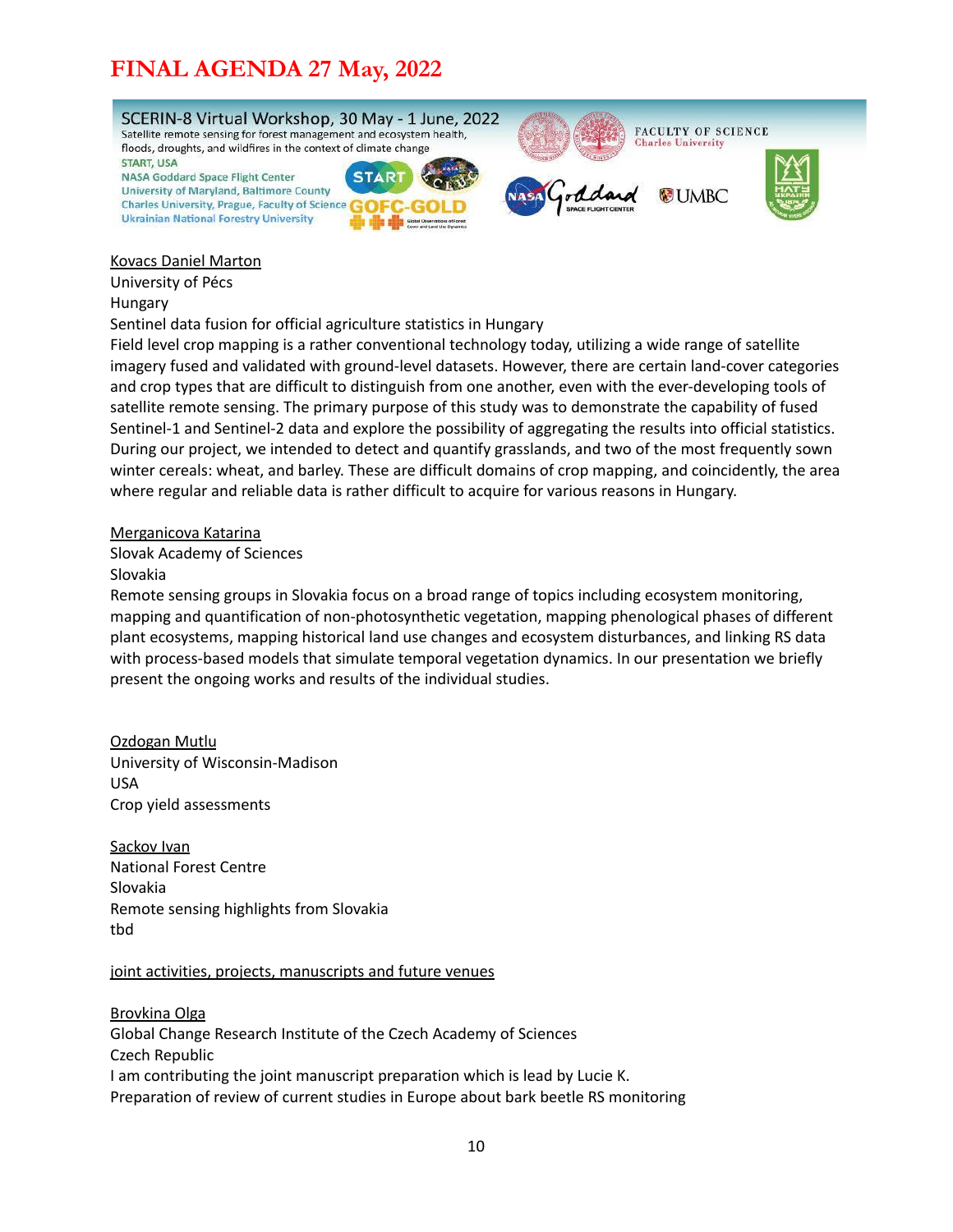

Campbell Petya UMBC and GSFC USA and Bulgaria Joint activities: Joint project: MuSLI Canopy Chlorophyll This talk will report on the advancement for canopy chlorophyll estimation: 1) using field chlorophyll meters, and 2) using multispectral and hyperspectral canopy reflectance

Chaskovskyy Oleh Ukrainian National Forestry University Ukraine Forest damages in Ukraine according to the war Discussion with partners about possibility to prepare new proposals/join to the current project in the frame of SCERIN or EU Programs.

Filchev Lachezar Space Research and Technology Institute, SRTI-BAS Bulgaria Future venue of SCERIN, Bulgaria, 2023 An update for the future SCERIN, 2023 organisation in Bulgaria.

Gašparović Mateo

University of Zagreb - Faculty of Geodesy Croatia

Joint research and project activities in remote sensing for forests mapping.

We will present activities on our two recent scientific projects, "Automatic monitoring of narrow-leaved ash (Fraxinus angustifolia Vahl) forests by remote sensing methods and Copernicus data (RS4EST)" (https://rs4est.geof.hr/en/) and "Earth Observations and Artificial Intelligence for the Natura2000 floodplain forests mapping" founded by the European space agency. The forests are the most widely spread land cover and therefore play a significant role in ecology and create processes' dynamics. To implement timely and effective adaptation actions against climate change, one of the main prerequisites is identifying changes, especially in the case of deforestation and forest degradation. Monitoring the health status, especially the intensity and dynamics of tree damage in stands of disturbed health status, is necessary for forest management. As a source of information, satellite imagery and remote sensing effectively analyse forests.

Harutyunyan Aghavni American University of Armenia Armenia Copernicus assisted environmental monitoring across the Black Sea Basin - PONTOS" project and results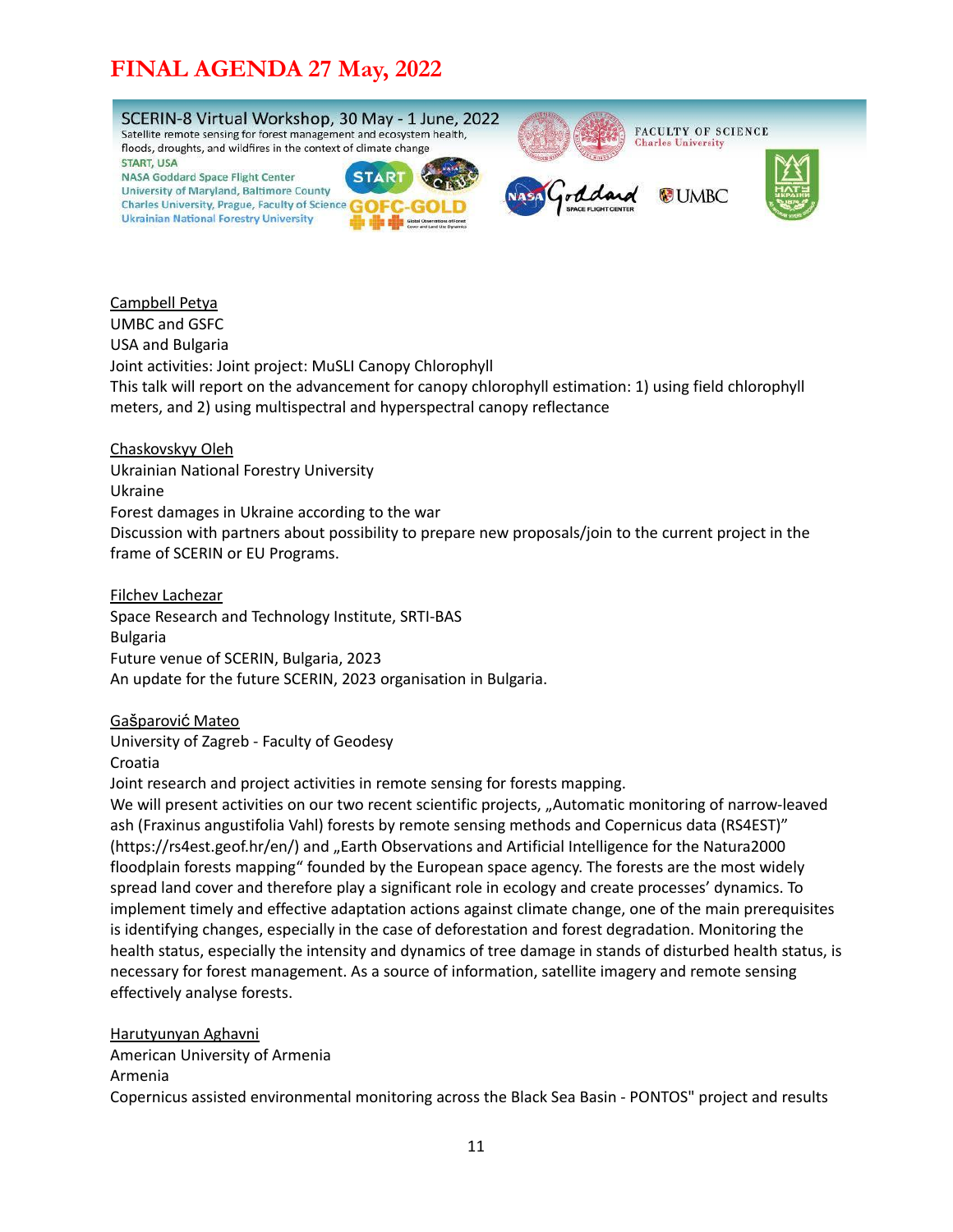

Copernicus assisted environmental monitoring across the Black Sea Basin - PONTOS is a 30-month project funded by the European Union's ENI CBC Black Sea Basin Programme 2014-2020. The PONTOS makes information about the Black Sea environment from the EU Copernicus Earth Observation platform accessible to scientists, policymakers, citizens, and other relevant stakeholders. It utilizes information technologies to automatically retrieve Copernicus products, couples them with national or regional infrastructures for data acquisition and processing, and provides monitoring services for the Black Sea and the surrounding environment in a transboundary, standardized, and homogenized manner. The environmental monitoring system developed is tested in pilot sites across Armenia, Greece, Georgia, and Ukraine.

Havryliuk Serhii Ukrainian National Forestry University Ukraine Forest damages in Ukraine according to the war Discussion with partners about possibility to prepare new proposals/join to the current project in the frame of SCERIN or EU Programs.

Homolová Lucie Global Change Research Institute CAS Czech Republic potential contribution to potential future venue

Hoscilo Agata Institute of Geodesy and Cartography Poland

Joined activities related to collaboration with Ukrainian partners on space-borne forest mapping and monitoring

Joined activities related to collaboration with Ukrainian partners on space-borne forest mapping and monitoring (exchange of knowledge, views and good practices)

Kupková Lucie Charles University Prague, Faculty of Science, Dpt. of Applied geoinformatics and cartography Česko Bark Beetle (TACR, CZ) project and Joined paper on Beetle damage

Kussainova Maira Kazakh National Agrarian Research University Kazakhstan I would like to do joint activities related to our research title We have research about greenhouse gas emissions in the croplands of Kazakhstan and water management in Aral Sea region.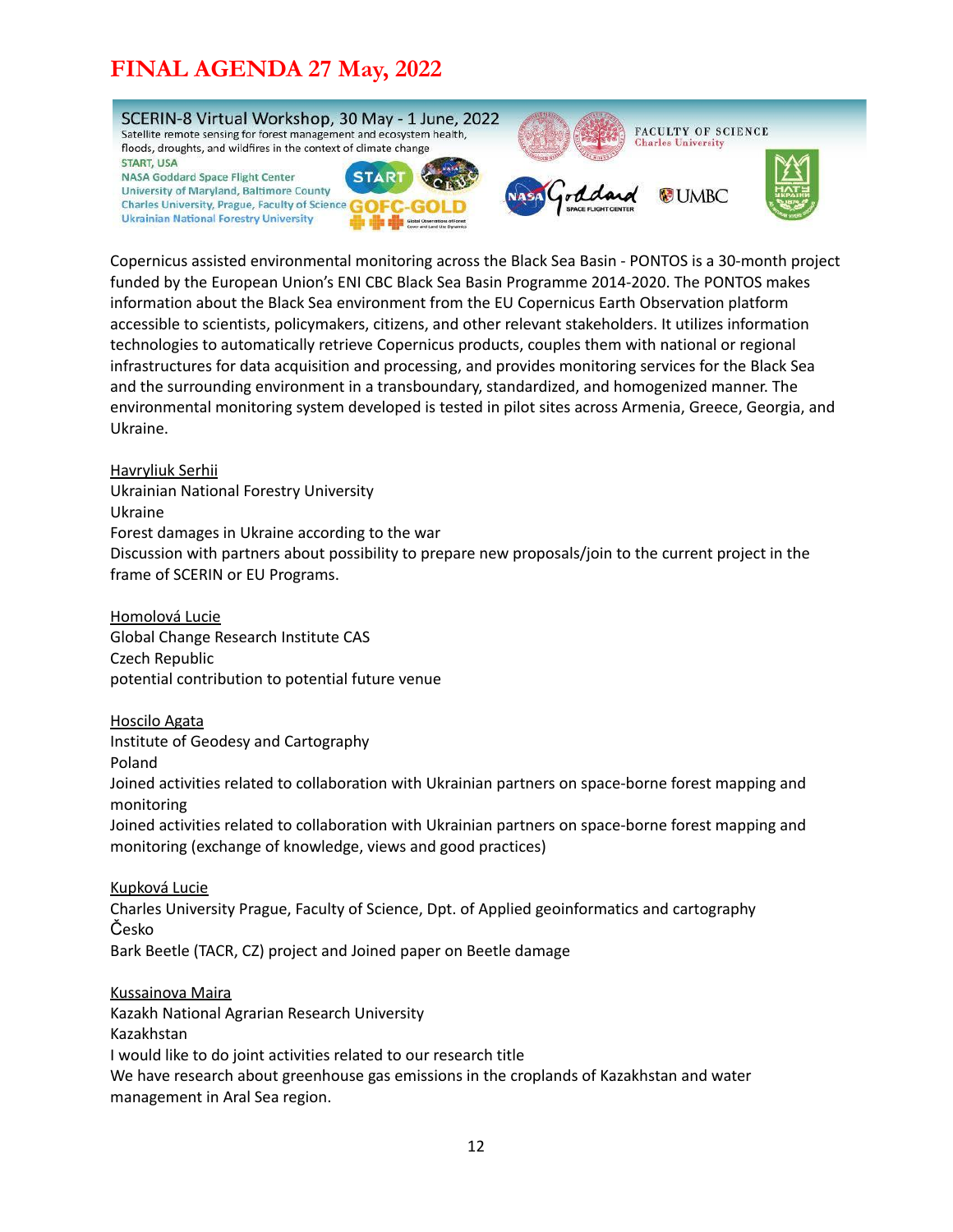

Ladyka Maryna National University of Life and Environmental Sciences of Ukraine Ukraine Join project with CzechGlobe Future recomended venue - Turkey

Lukeš Petr Global Change Research Institute AS CR Czech Republic Candidate presentation : Czechglobe, Brno, Czech Republic In this short presentation we will introduce the Global Change Research Institute (Czechglobe) and the city of Brno, which will apply for candidacy for the next scheduled (in-person) meeting of the SCERIN project

Starodubtsev Volodymyr National University of Life and Environmental Sciences of Ukraine Ukraine Joint activity - CzechGlobe

Štych Přemysl Charles University, Prague Česko

The main objective of the Trans-Atlantic Training (TAT) initiative is training activities for students and the early-career scientists in the area of Earth Observation, with an emphasis on remote sensing of land-cover changes and ecosystem dynamics. The presentation deals with a history and this year event of TAT. Discussion will be focused on a cooperation between SCERIN and TAT in the future.

#### <span id="page-12-0"></span>**Additional inputs or suggestions for SCERIN-8**

Campbell Petya UMBC and GSFC USA and Bulgaria I suggest that we collectively sign a letter voicing support for our Ukrainian colleagues

Pashova Lyubka National Institute of Geophysics, Geodesy and Geography - Bulgarian Academy of Sciences Bulgaria i think that it would be of mutual interests to prepare and suggest a joint project for the Black Sea region

#### Skakun Sergii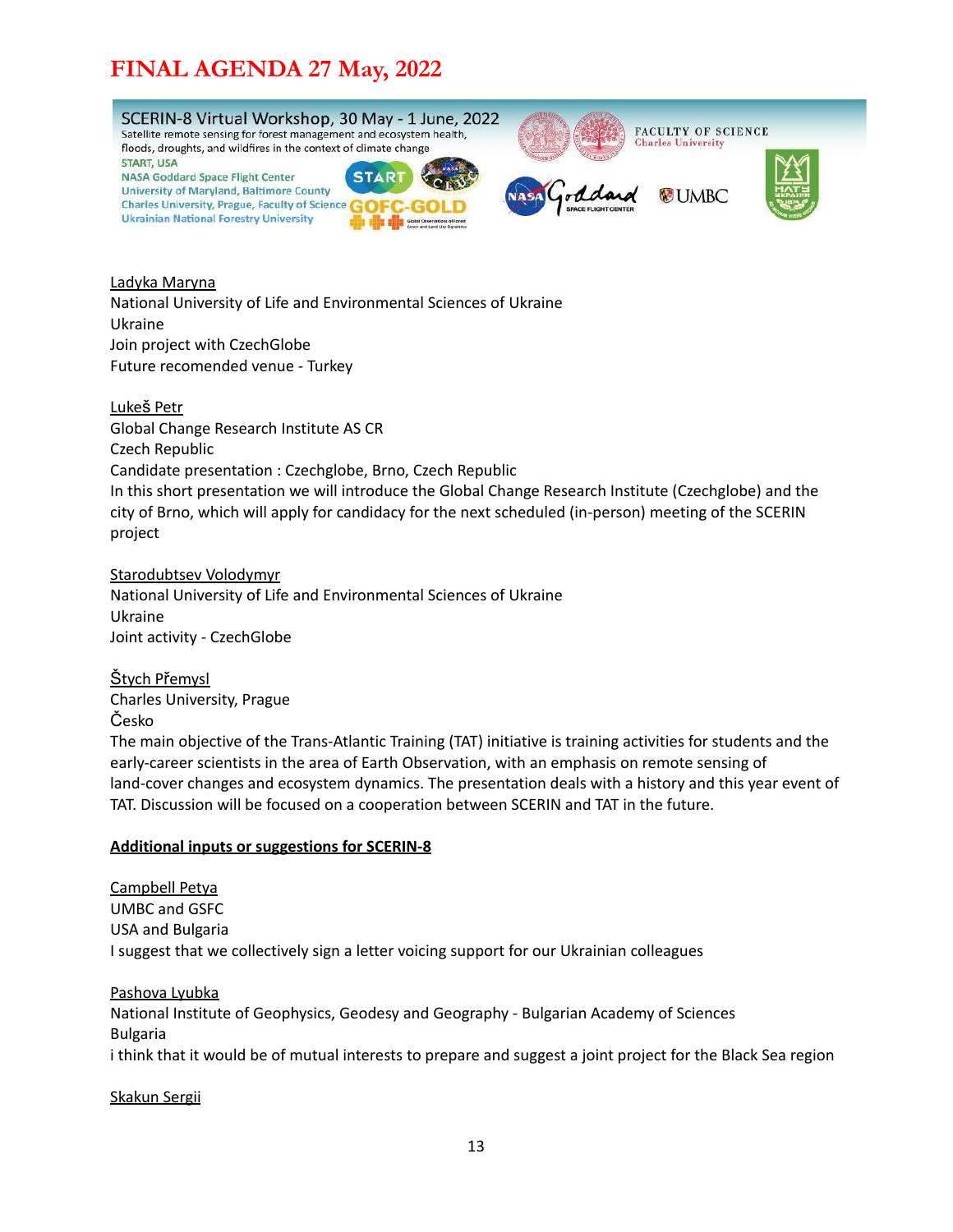

University of Maryland US Prof. Nataliia Kussul, [nataliia.kussul@gmail.com](mailto:nataliia.kussul@gmail.com)

Tomaszewska Monika Michigan State University United States Experts from Polish Institute of Geodesy and Cartography. I have already provided Petya with names.

### <span id="page-13-0"></span>**List of participants**

| Last<br>Name    | First<br>Name | Affiliation                                                             | Country                    | <b>Email Address</b>         |
|-----------------|---------------|-------------------------------------------------------------------------|----------------------------|------------------------------|
| Albrechto<br>vá | Jana          | Charles University (CUNI), Fac. Sci., Dept. Exp.<br>Plant Biol., Prague | Czech<br>Republic          | albrecht@natur.cuni.cz       |
| Baban           | Gabriela      | Transilvania University of Brasov                                       | Romania                    | gabriela9998@gmail.co<br>m   |
| <b>Brovkina</b> | Olga          | Global Change Research Institute of the Czech<br>Academy of Sciences    | Czech<br>Republic          | brovkina.o@czechglobe.<br>CZ |
| <b>Bucha</b>    | Tomáš         | <b>National Forest Centre</b>                                           | Slovakia                   | bucha@nlcsk.org              |
| Campbell        | Petya         | <b>UMBC and GSFC</b>                                                    | USA and<br><b>Bulgaria</b> | petya@umbc.edu               |
| Chaskovs<br>kyy | Oleh          | Ukrainian National Forestry University                                  | Ukraine                    | oleh.chaskov@nltu.edu.<br>ua |
| Cudlín          | Pavel         | Global Change Research Institute CAS                                    | Česko                      | cudlin.p@czechglobe.cz       |
| Filchev         | Lachezar      | Space Research and Technology Institute,<br><b>SRTI-BAS</b>             | <b>Bulgaria</b>            | lachezarhf@space.bas.b<br>g  |
| Frasheri        | Neki          | Academy of Sciences of Albania                                          | Albania                    | neki.frasheri@gmail.com      |
| Gamman<br>s     | Matthew       | Michigan State University                                               | <b>United States</b>       | gammansm@msu.edu             |
| GaŠparov<br>ić  | Mateo         | University of Zagreb - Faculty of Geodesy                               | Croatia                    | mgasparovic@geof.hr          |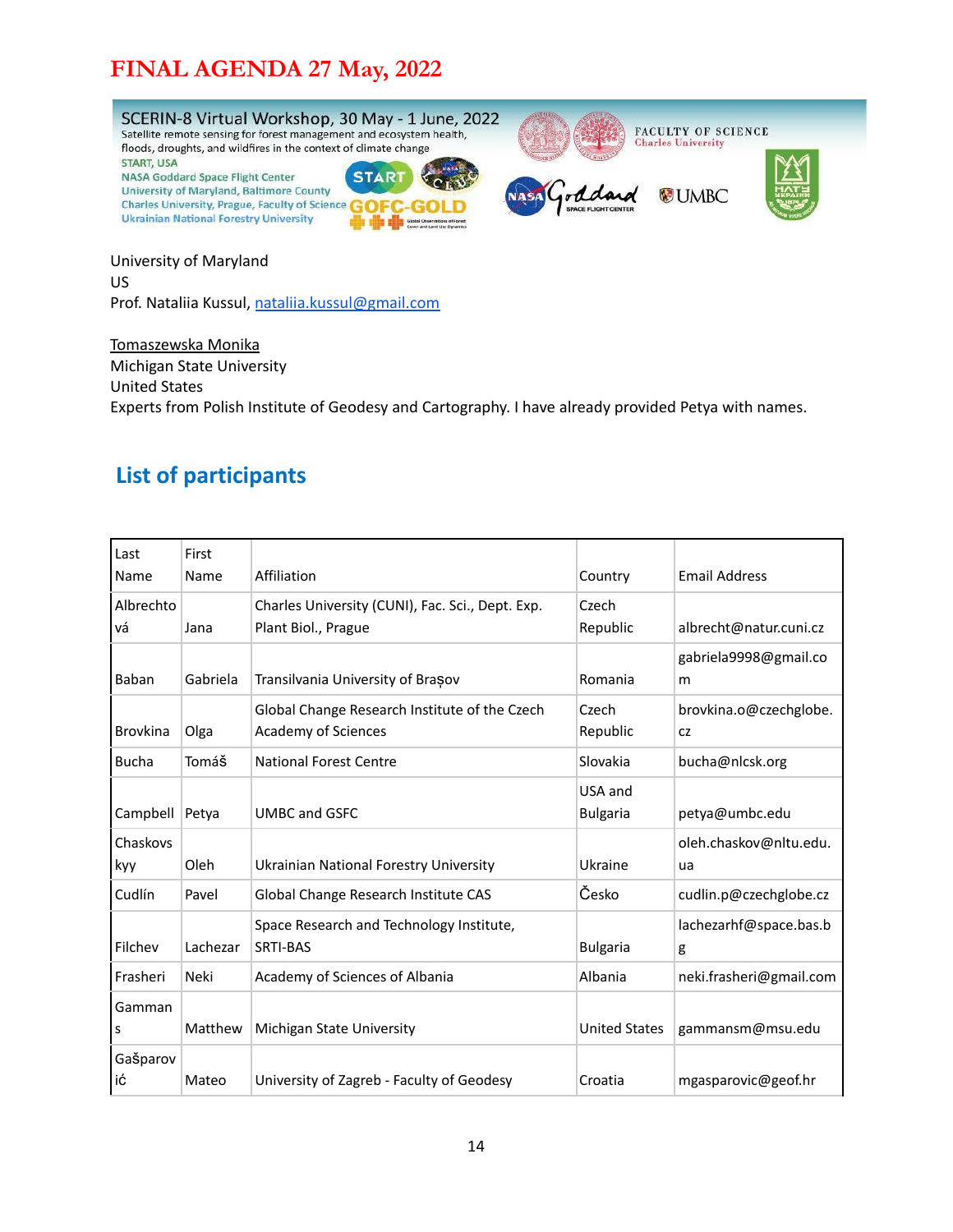

| Harutyun<br>yan | Aghavni          | American University of Armenia                                                                   | Armenia               | a.harutyunyan@aua.am                |
|-----------------|------------------|--------------------------------------------------------------------------------------------------|-----------------------|-------------------------------------|
| Havryliuk       | Serhii           | <b>Ukrainian National Forestry University</b>                                                    | Ukraine               | serhiy_havrylyuk@nltu.e<br>du.ua    |
| Homolov<br>á    | Lucie            | Global Change Research Institute CAS                                                             | Czech<br>Republic     | homolova.l@czechglobe.<br>CZ        |
| Hoscilo         | Agata            | Institute of Geodesy and Cartography                                                             | Poland                | agata.hoscilo@igik.edu.p            |
| Hunt            | Lena             | Charles University, Department of Experimental<br><b>Plant Biology</b>                           | The Czech<br>Republic | huntl@natur.cuni.cz                 |
| Janoutov<br>á   | Růžena           | Global Change Research Institute CAS                                                             | Czechia               | janoutova.r@czechglobe<br>.cz       |
| KiŠ             | Konrad           | Forestry, remote sensing, GIS                                                                    | Croatia               | konrad.kis@dvokut-ecro.<br>hr       |
| Kovacs          | Daniel<br>Marton | University of Pécs                                                                               | Hungary               | kdanielm@gamma.ttk.pt<br>e.hu       |
| Kupková         | Lucie            | Charles University Prague, Faculty of Science, Dpt.<br>of Applied geoinformatics and cartography | Česko                 | lucie.kupkova@natur.cun<br>i.cz     |
| Kussainov<br>а  | Maira            | Kazakh National Agrarian Research University                                                     | Kazakhstan            | Maira.kussainova@kazna<br>ru.edu.kz |
| Ladyka          | Maryna           | National University of Life and Environmental<br>Sciences of Ukraine                             | Ukraine               | mm.ladyka@gmail.com                 |
| Lhotakov<br>a   | Zuzana           | Charles University, Faculty of Science                                                           | Czech<br>Republic     | zuzana. Ihotakova@natur.<br>cuni.cz |
| Lukeš           | Petr             | Global Change Research Institute AS CR                                                           | Czech<br>Republic     | lukes.p@czechglobe.cz               |
| Manakos loannis |                  | Centre for Research and Technology Hellas                                                        | Greece                | imanakos@iti.gr                     |
| Markows<br>ka   | Anna             | Institute of Geodesy and Cartography                                                             | Poland                | anna.markowska@igik.e<br>du.pl      |
| Merganic<br>ova | Katarina         | Slovak Academy of Sciences, Nitra                                                                | Slovakia              | k.merganicova@forim.sk              |
| Neuwirth   Eva  |                  | Faculty of Science, Charles University                                                           | Czech                 | eva.neuwirthova@natur.              |